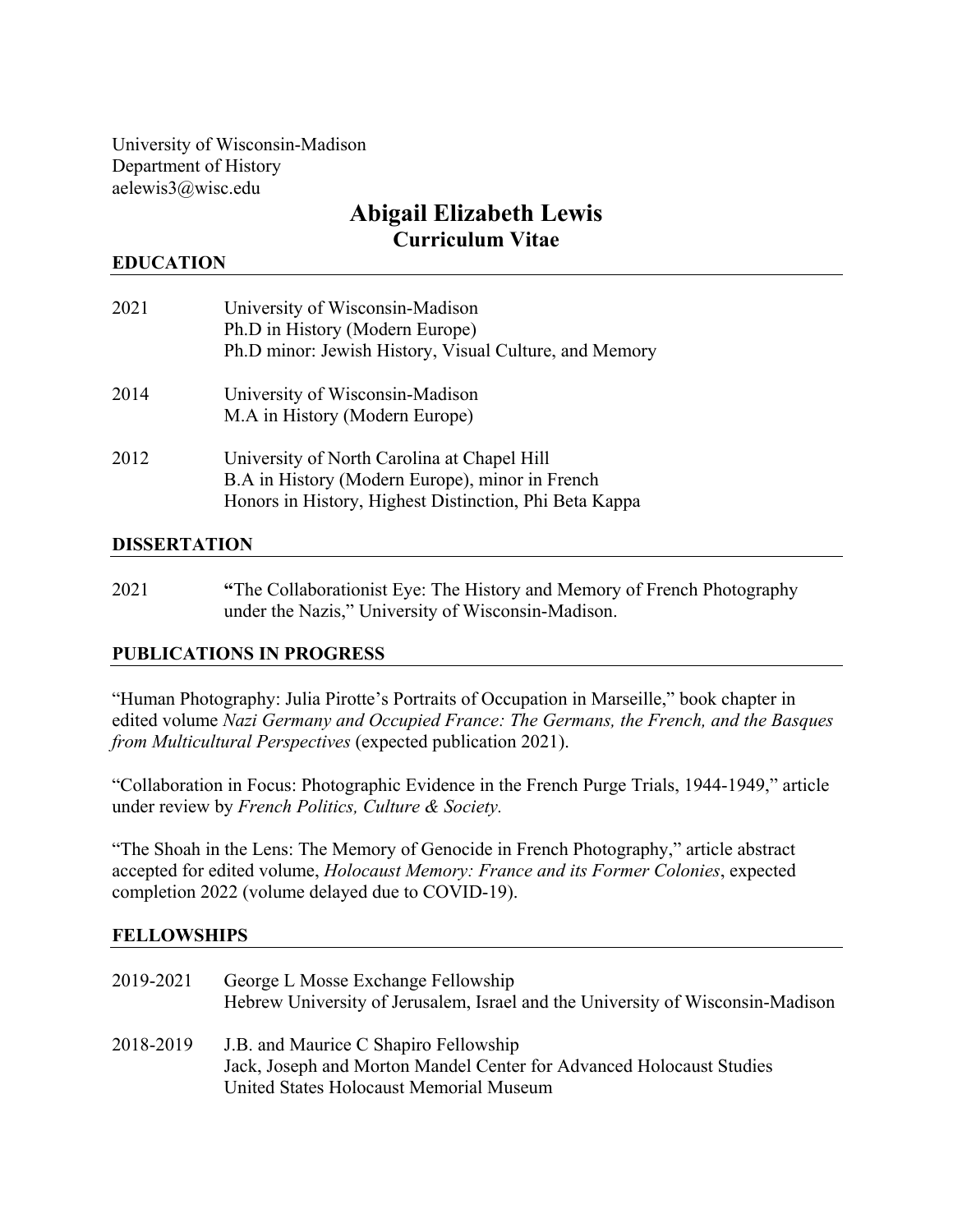| 2018-2019 | Doris Quinn Dissertation Completion Fellowship (declined)<br>University of Wisconsin Madison, Department of History |
|-----------|---------------------------------------------------------------------------------------------------------------------|
| 2017-2018 | George L Mosse Teaching Fellowship<br>University of Wisconsin-Madison, Department of History                        |
| 2016-2017 | George L. Mosse Graduate Fellowship<br>University of Wisconsin-Madison, Department of History                       |
| 2015-2016 | Bourse Jeanne Marandon Dissertation Fellowship<br>Société des Professeurs Français et Francophones d'Amérique       |
| 2015-2016 | <b>Chateaubriand Dissertation Fellowship</b><br>Embassy of France in the United States                              |
| 2012-2013 | George L. Mosse Graduate Fellowship<br>University of Wisconsin-Madison, Department of History                       |

## **AWARDS, GRANTS, AND HONORS**

| 2020 | Paul Glad Writing Prize for Best Graduate Paper using Film or Visual Media<br>University of Wisconsin-Madison, Department of History |
|------|--------------------------------------------------------------------------------------------------------------------------------------|
| 2019 | Charles and Gayle Mazursky Student Support Award<br>University of Wisconsin-Madison, Center for Jewish Studies                       |
| 2019 | Robert and Lynn Berman Scholarship<br>University of Wisconsin-Madison, Center for Jewish Studies                                     |
| 2018 | Mellon-Wisconsin Summer Writing Fellowship<br>The Mellon Foundation, University of Wisconsin Madison                                 |
| 2017 | <b>IRIS Summer Fieldwork Award</b><br>University of Wisconsin Madison, Institute for International and Regional Studies              |
| 2016 | David Sorkin Graduate Student Award<br>University of Wisconsin-Madison, Center for Jewish Studies                                    |
| 2016 | Lipton Study Abroad Award<br>University of Wisconsin-Madison, Center for Jewish Studies                                              |
| 2014 | Early Excellence in Teaching Award<br>University of Wisconsin Madison, Department of History                                         |
| 2013 | DAAD Intensive German Language Fellowship                                                                                            |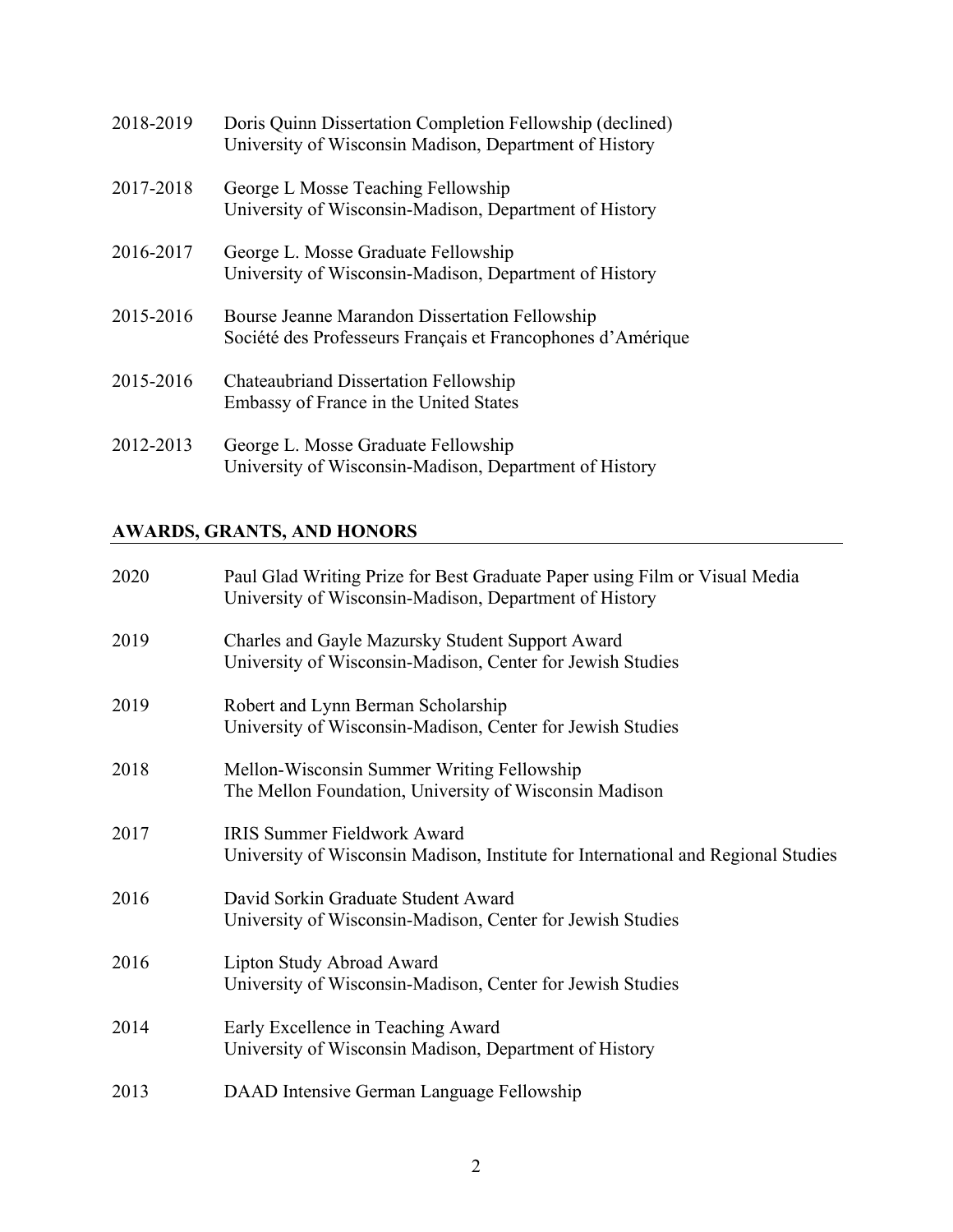## **PRESENTATIONS AND CONFERENCES**

## **INVITED LECTURES:**

- 2020 Histories of Occupation from the Camera Lens: Photography, the Vichy Regime, and the Nazi Occupation of France, 1940-1944." Lecture at the University of Southern Mississippi.
- 2020 "Jewish Photojournalists and the Holocaust in France: The Case of Julia Pirotte and the Afterlives of Images." Lecture at the University of Haifa, Israel, Holocaust Studies MA Program.
- 2019 "Photographing a Bit of History: Jewish Photographers and Nazi Violence in France." Invited Lecture at the Institute for Historical Research, London, UK, November 2019.
- 2019 "Remembering the Nazi Occupation of France through Photographs: Photography, Collaboration, and Collective Memory, 1940-1944." Invited lecture at the United States Holocaust Memorial Museum, Monthly Meeting of Holocaust Survivors, Washington, DC, March 2019.
- 2019 "The Collaborationist Eye: Photography and the Nazi Occupation of France." Lecture at the United States Holocaust Memorial Museum, Washington, DC, January 2019.

## **CONFERENCE PRESENTATIONS:**

- 2021 "The Shoah in the Lens: The Memory of Genocide in French Photography." Conference: Holocaust Memory: France and its Former Colonies, University of Florida, February 2021.
- 2020 "Snapshots of the Everyday under Occupation: Julia Pirotte, a Jewish Photographer in Occupied Marseille." Conference at the University of Nevada-Reno, March 2020.
- 2019 Discussant: "Photoscapes in Jewish History": Locations and Topographies of Jewish Visual Culture." Association for Jewish Studies Annual Conference, San Diego, CA, December 2019.
- 2019 "Photographing a Bit of History: Julia Pirotte and Jewish Photographers in Occupied France." Western Society for French History Annual Meeting, Bozeman, MT, October 2019.
- 2019 "Memories in Stone: Public Memory and the Memorial to the Unknown Jewish Martyr in Postwar Paris." Society for French Historical Studies, Annual Meeting, Indianapolis, IN, April 2019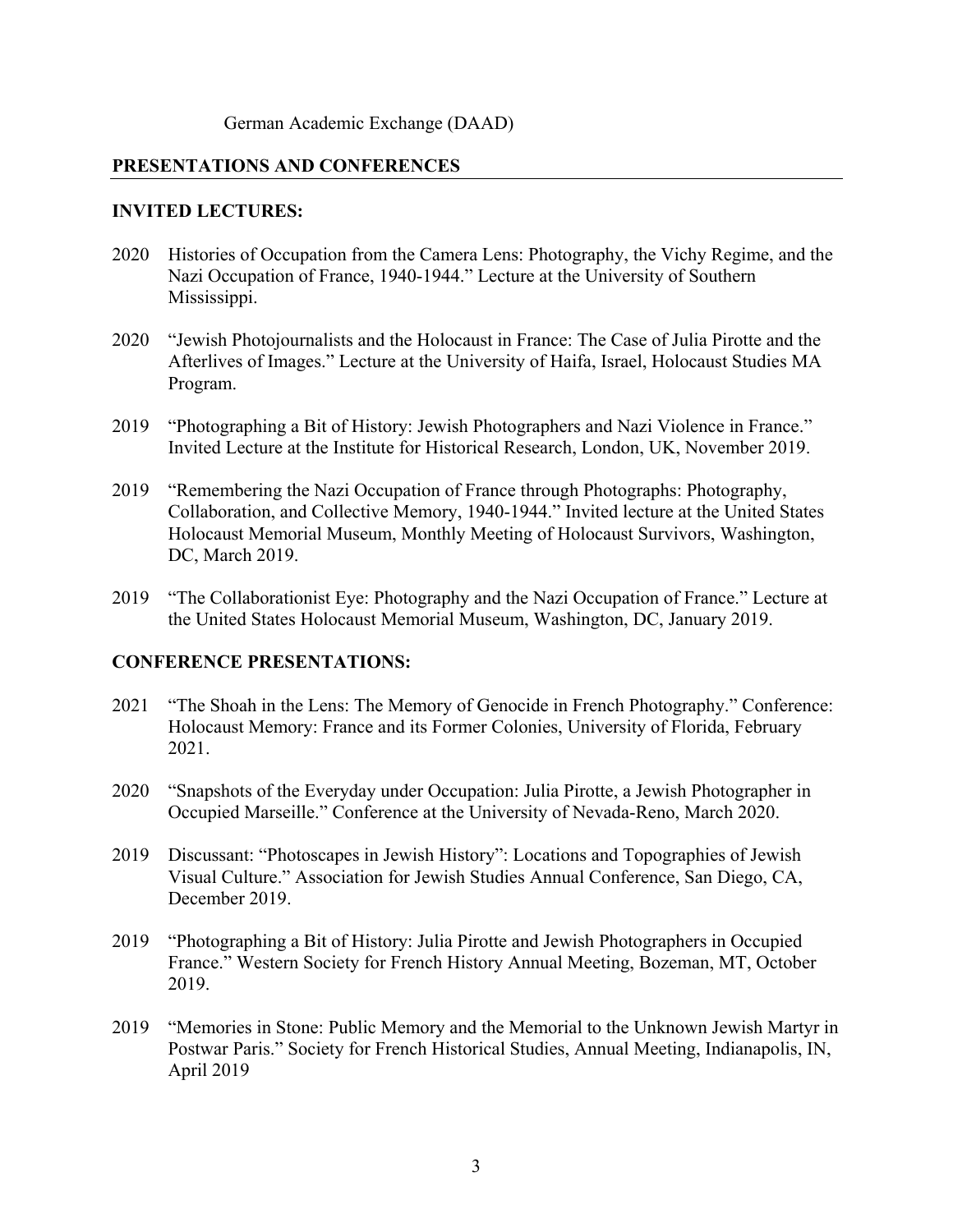- 2019 "Displaying Atrocity, Forgetting Complicity: Denazification and the Traces of Collaboration in Postwar France." American Historical Association Annual Meeting, Chicago, IL, January 2019
- 2018 "The Secrets of Photographs: The Challenges and Possibilities of the Visual Archive." Western Society for French History Annual Conference, Portland, ME, November 2018.

Published in the video journal, H-France Salon Vol. 10 (2018), Issue 18, #2, Western Society for French History  $46<sup>th</sup>$  Annual Meeting.

- 2018 "Capturing the Occupation of France in Color: Collaborationist Photography and Collective Memory." Collaboration and Resistance in Occupied Europe Conference, Yale University, April 2018.
- 2017 "Collaboration Refocused: Photography and French Collective Memory, 1944-1949." UW-Madison History Department Colloquium, "Memory and Commemoration" November 2017.
- 2017 Discussant, Roundtable: "Afterlives of Photography." Western Society for French History Annual Conference, Reno, NV, November 2017.
- 2017 "Picturing Collaboration: Photography's Legal Challenge to the Épuration." Society for the Study of French History Annual Conference, Glasgow, Scotland, June 2017.
- 2017 "Making Photography French: Georges Reynal and the Battle for Photography under Vichy." Society for French Historical Studies Annual Conference, Washington, DC, April 2017.
- 2016 "Photography on Trial: Visual Evidence and the Purge of Vichy Photographers." Western Society for French History Annual Conference, Cedar Rapids, IA, November 2016.
- 2015 "Occupation on Camera: Andre Zucca's Visions of Occupied France." Graduate Conference in French and Italian Studies, University of Wisconsin-Madison, March 2015.
- 2014 "Picturing Guilt: Margaret Bourke White and Lee Miller in Postwar Germany." UW-Madison Program in Gender and Women's History: Material Bodies/Contested Fantasies, February 2014

## **SEMINARS, WORKSHOPS, AND WORKING GROUPS:**

- 2020-2021 Focus group on Photo-Albums and World War II Run by Dr. Jürgen Mathaus and the Mandel Center for Advanced Holocaust Studies, United States Holocaust Memorial Museum
- 2018 "Navigating the Grey Zone: Complicity, Resistance, and Solidarity."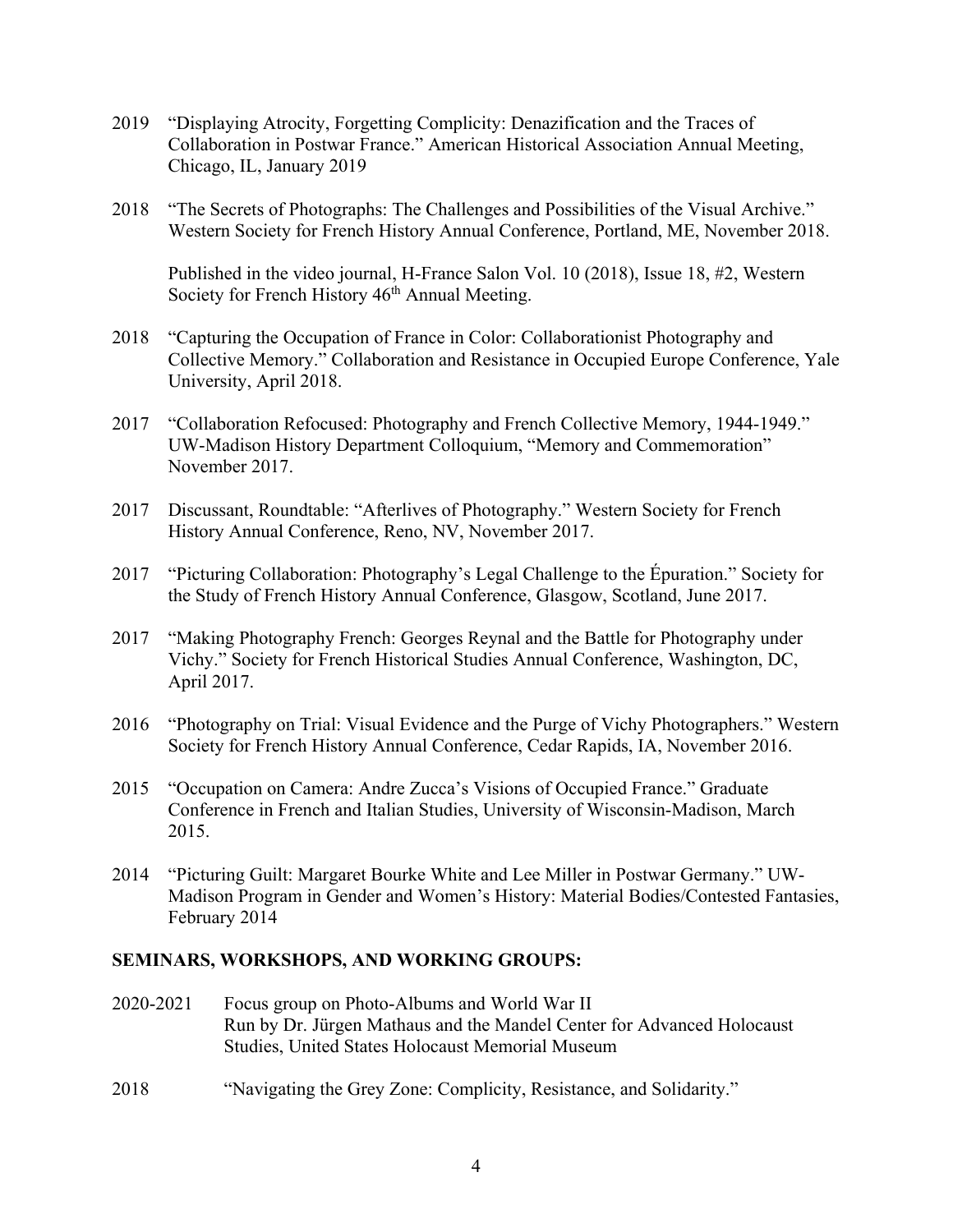University of Edinburgh, 2018.

2017 Mellon Wisconsin Dissertation Writing Camp University of Wisconsin-Madison, May 2017.

## **PUBLIC AND DIGITAL HISTORY**

2019 "Artists and Visual Culture in Occupied Europe," Digital Source Collection for "Experiencing History: Primary Sources in Context," The Levine Institute for Holocaust Education, United States Holocaust Memorial Museum.

## **BOOK REVIEWS, ESSAYS, AND BLOG POSTS**

- 2020 Book Review: Lara Curtis, *Writing Resistance and the Question of Gender: Charlotte Delbo, Noor Inayat Kahn, and Germaine Tillion*, *H-Diplo*, September 17, 2020.
- 2020 "Julia Pirotte's Photographs of Occupation in Marseille," *Fiction and Film for Scholars of France*, Vol 10. Issue 2. March 2020.
- 2019 "The Lower East Side as American Site of Memory," Review of Sara Blair: *How the Other Half Looks: The Lower East Side and the Afterlives of Images*. *In Geveb: A Journal of Yiddish Studies,* December 9, 2019.
- 2018 "Teaching European History Through Pictures" Mosse Program Blog, June 8, 2018
- 2018 Book Review: Michael Berkowitz, *Jews and Photography in Britain.* Mosse Program Blog, September 10, 2018

## **TEACHING**

#### **Department of History, UW-Madison**

## **LECTURER**

- 2021 The Holocaust in Visual Culture
- 2018 Picturing History: Visual Culture and Memory in Modern Europe

## **RESEARCH AND WRITING INSTRUCTOR**

- 2016 History Writing Lab
- 2014 France from Napoleon to the Great War, 1799-1914
- 2014 The Old Regime and the French Revolution

## **TEACHING ASSISTANT**